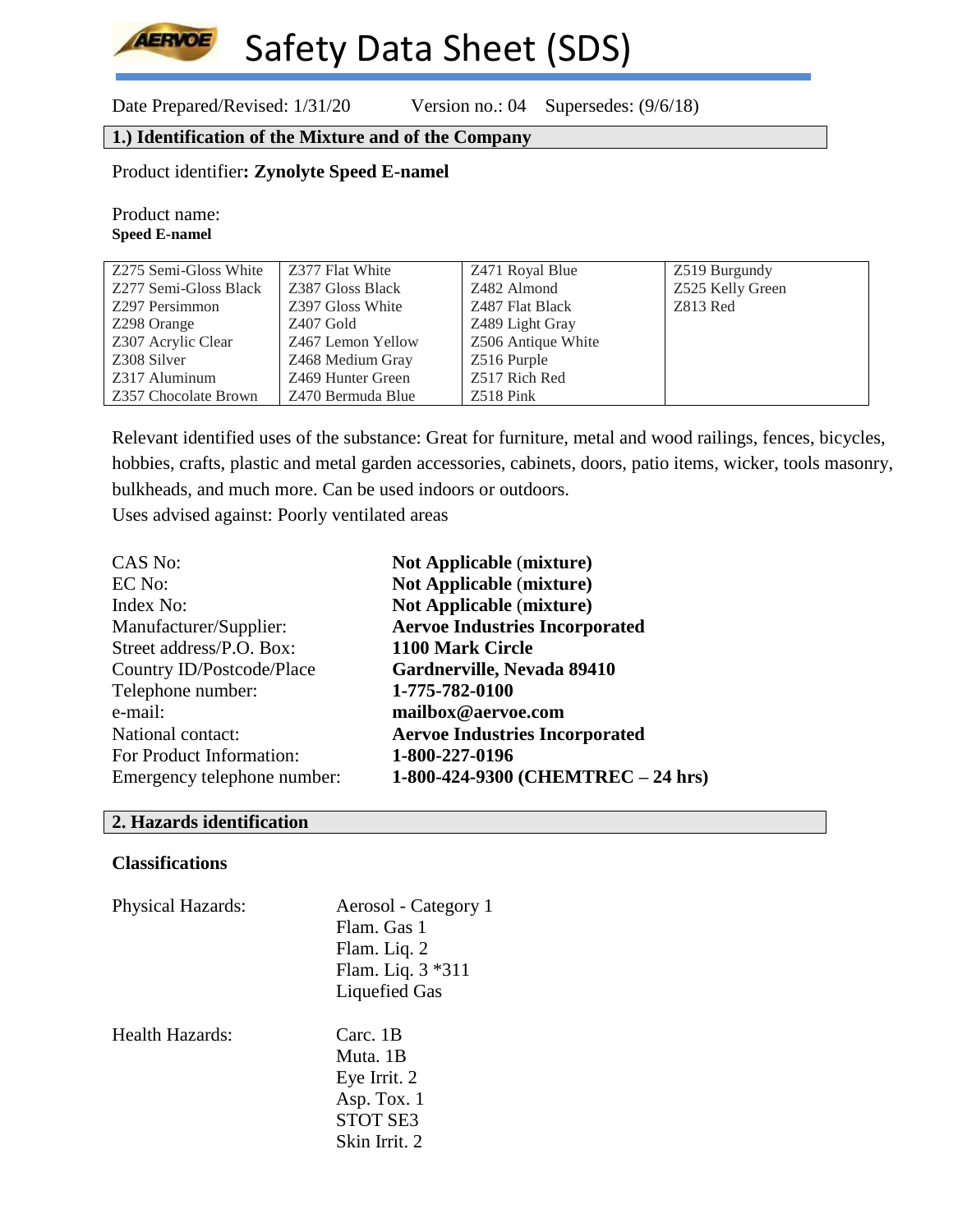**AERVOE** 

Safety Data Sheet (SDS)

Date Prepared/Revised: 1/31/20 Version no.: 04 Supersedes: (9/6/18)

| <b>Environmental Hazards:</b>    | <b>Aquatic Tox 2</b>                                                                                                                                                                                                                                                                                                                                                                                                                                                                                                                                                                                                                                                                                                                                                                                                                                                                                                                                                                                                            |
|----------------------------------|---------------------------------------------------------------------------------------------------------------------------------------------------------------------------------------------------------------------------------------------------------------------------------------------------------------------------------------------------------------------------------------------------------------------------------------------------------------------------------------------------------------------------------------------------------------------------------------------------------------------------------------------------------------------------------------------------------------------------------------------------------------------------------------------------------------------------------------------------------------------------------------------------------------------------------------------------------------------------------------------------------------------------------|
| <b>Labeling</b>                  |                                                                                                                                                                                                                                                                                                                                                                                                                                                                                                                                                                                                                                                                                                                                                                                                                                                                                                                                                                                                                                 |
| Signal Word:                     | Danger                                                                                                                                                                                                                                                                                                                                                                                                                                                                                                                                                                                                                                                                                                                                                                                                                                                                                                                                                                                                                          |
| <b>Hazard Statements:</b>        | H220 – Extremely flammable gas.<br>H222 - Extremely Flammable Aerosol<br>H225 – Highly flammable liquid and vapour.<br>H226 – Flammable liquid and vapour.<br>H229 - Pressurized container: may burst if heated<br>H304 – May be fatal if swallowed and enters airways.<br>H315 – Causes skin irritation.<br>H319 – Causes serious eye irritation.<br>H336 – May cause drowsiness or dizziness.<br>H340 – May cause genetic defects<br>H350 – May cause cancer<br>H411 – Toxic to aquatic life with long lasting effects.                                                                                                                                                                                                                                                                                                                                                                                                                                                                                                       |
| <b>Precautionary Statements:</b> | P101 - If medical advice is needed, have product container or label at hand<br>P102 - Keep out of reach of children<br>P103 - Read label before use<br>P210 - Keep away from heat/sparks/open flames/hot surfaces - no<br>smoking<br>P211 - Do not spray on an open flame or other ignition source<br>P251 - Pressurized container: Do not pierce or burn, even after use<br>P261 - Avoid breathing dust/fume/gas/mist/vapours/spray<br>P262 - Do not get in eyes, on skin, or on clothing<br>P264 - Wash  thoroughly after handling<br>P280 - Wear protective gloves/eye protection/face protection<br>P303+P361+P353 - If on skin or hair, remove/takeoff immediately all<br>contaminated clothing. Rinse skin with water/shower.<br>P410+P412 - Protect from sunlight. Do not expose to temperatures<br>exceeding $50^{\circ}$ C/122°F<br>P501 - Dispose of contents/container in accordance with<br>local/regional/national/international regulation<br>P251 - Pressurized container: Do not pierce or burn, even after use |
| Symbols/Pictograms:              |                                                                                                                                                                                                                                                                                                                                                                                                                                                                                                                                                                                                                                                                                                                                                                                                                                                                                                                                                                                                                                 |

## 3. **Composition / Information on Ingredients**

## **Composition**

| hemical).<br>svnonvms | . Number<br>$\mathbf{v}$<br>$\sim$<br>. | <b>EINECS</b> | Weight | Hazard (<br>$\mathcal{L}$ ategory | Code<br>- 1 |
|-----------------------|-----------------------------------------|---------------|--------|-----------------------------------|-------------|
|-----------------------|-----------------------------------------|---------------|--------|-----------------------------------|-------------|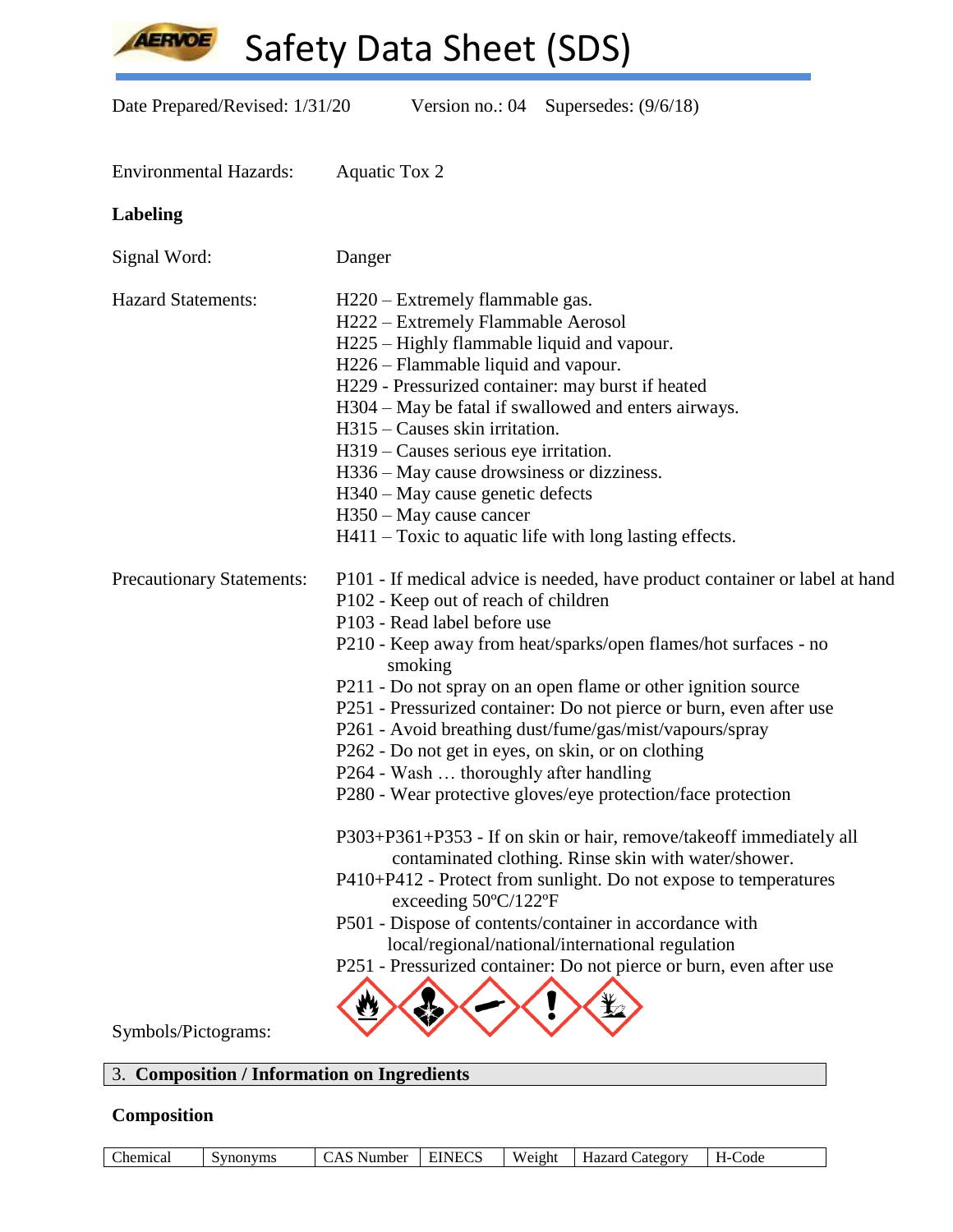

Date Prepared/Revised: 1/31/20 Version no.: 04 Supersedes: (9/6/18)

|                                              |                                        |                | Number          | Percent   |                                                                                     |                                                  |
|----------------------------------------------|----------------------------------------|----------------|-----------------|-----------|-------------------------------------------------------------------------------------|--------------------------------------------------|
| Acetone                                      | Propanone                              | $67 - 64 - 1$  | 200-662-2       | 15-40%    | Flam. Liq. 2<br>Eye Irrit. 2<br>STOT SE 3                                           | H225, H319,<br>H336                              |
|                                              | <b>LPG</b>                             |                | $270 - 705 - 8$ | 15-40%    |                                                                                     | H <sub>220</sub>                                 |
| Hydrocarbon<br>Propellant                    |                                        | 68476-86-8     |                 |           | <b>Liquefied Gas</b><br>Flam. Gas 1                                                 | H <sub>229</sub>                                 |
| Aliphatic<br>Petroleum<br><b>Distillates</b> | Solvent<br>Naphtha                     | 64742-89-8     | 265-192-2       | 10-30%    | Flam Liq. 2<br>Skin Irr. 2<br>Asp. Tox. 1<br><b>STOT SE 3</b><br>Aquatic Tox. 2     | H <sub>224</sub><br>H304<br>H315<br>H336<br>H411 |
| Dipropylene<br>Glycol<br>Methyl Ether        | <b>Glycol Ether</b><br><b>DPM</b>      | 34590-94-8     | 252-104-2       | $1 - 5%$  | N/AV                                                                                | N/AV                                             |
| Aliphatic<br>Hydrocarbon                     | Hydrocarbon                            | 64742-89-2     | N/AV            | $1 - 5%$  | N/AV                                                                                | N/AV                                             |
| Z275, Z397,<br>Z482,Z506<br>also contain:    |                                        |                |                 |           |                                                                                     |                                                  |
| Aliphatic<br>Hydrocarbon                     | Petroleum<br>Distillate                | 8052-41-3      | 232-489-3       | $1 - 5%$  | Carc. $1\overline{B}$<br>Muta. 1B<br>Asp. Tox. 1                                    | H350<br>H340<br>H304                             |
| Z307<br>contains:                            |                                        |                |                 |           |                                                                                     |                                                  |
| Hydrocarbon<br>Propellant                    | <b>LPG</b>                             | 68476-86-8     | 270-705-8       | 10-30%    | Press. Gas<br>Flam. Gas 1                                                           | H <sub>220</sub><br>H <sub>229</sub>             |
| Aliphatic<br>Petroleum<br><b>Distillates</b> | Solvent<br>Naphtha                     | 64742-89-8     | 265-192-2       | 30-60%    | Flam Liq. 2<br>Skin Irr. 2<br>Asp. Tox. 1<br><b>STOT SE 3</b><br>Aquatic Tox. 2     | H <sub>224</sub><br>H304<br>H315<br>H336<br>H411 |
| n-Butyl<br>Acetate                           | n-Butyl Ester                          | 123-86-4       | 204-658-1       | 10-30%    | Flam. Liq. 3<br>STOT SE 3                                                           | H <sub>226</sub><br>H336                         |
| Acetone                                      | Propanone                              | $67 - 64 - 1$  | 200-662-2       | 30-60%    | Flam. Liq. 2<br>Eye Irrit. 2<br>STOT SE 3                                           | H225, H319,<br>H336                              |
| n-Methyl-2-<br>Propanol<br>Acetate           | 2-Methoxy-1-<br>Methylethyl<br>Acetate | $108 - 65 - 6$ | $203 - 603 - 9$ | $1 - 5\%$ | Flam. Liq. 3                                                                        | H <sub>226</sub>                                 |
| Z308<br>contains:                            |                                        |                |                 |           |                                                                                     |                                                  |
| Hydrocarbon<br>Propellant                    | LPG                                    | 68476-86-8     | 270-705-8       | 30-60%    | Press. Gas<br>Flam. Gas 1                                                           | H <sub>220</sub><br>H <sub>229</sub>             |
| Aliphatic<br>Petroleum<br><b>Distillates</b> | Solvent<br>Naphtha                     | 64742-89-8     | 265-192-2       | 30-60%    | Flam Liq. 2<br>Skin Irr. 2<br>Asp. Tox. 1<br>STOT SE <sub>3</sub><br>Aquatic Tox. 2 | H <sub>224</sub><br>H304<br>H315<br>H336<br>H411 |
| Z407<br>contains:                            |                                        |                |                 |           |                                                                                     |                                                  |
| Acetone                                      | Propanone                              | $67 - 64 - 1$  | 200-662-2       | 30-60%    | Flam. Liq. 2<br>Eye Irrit. 2                                                        | H225, H319,<br>H336                              |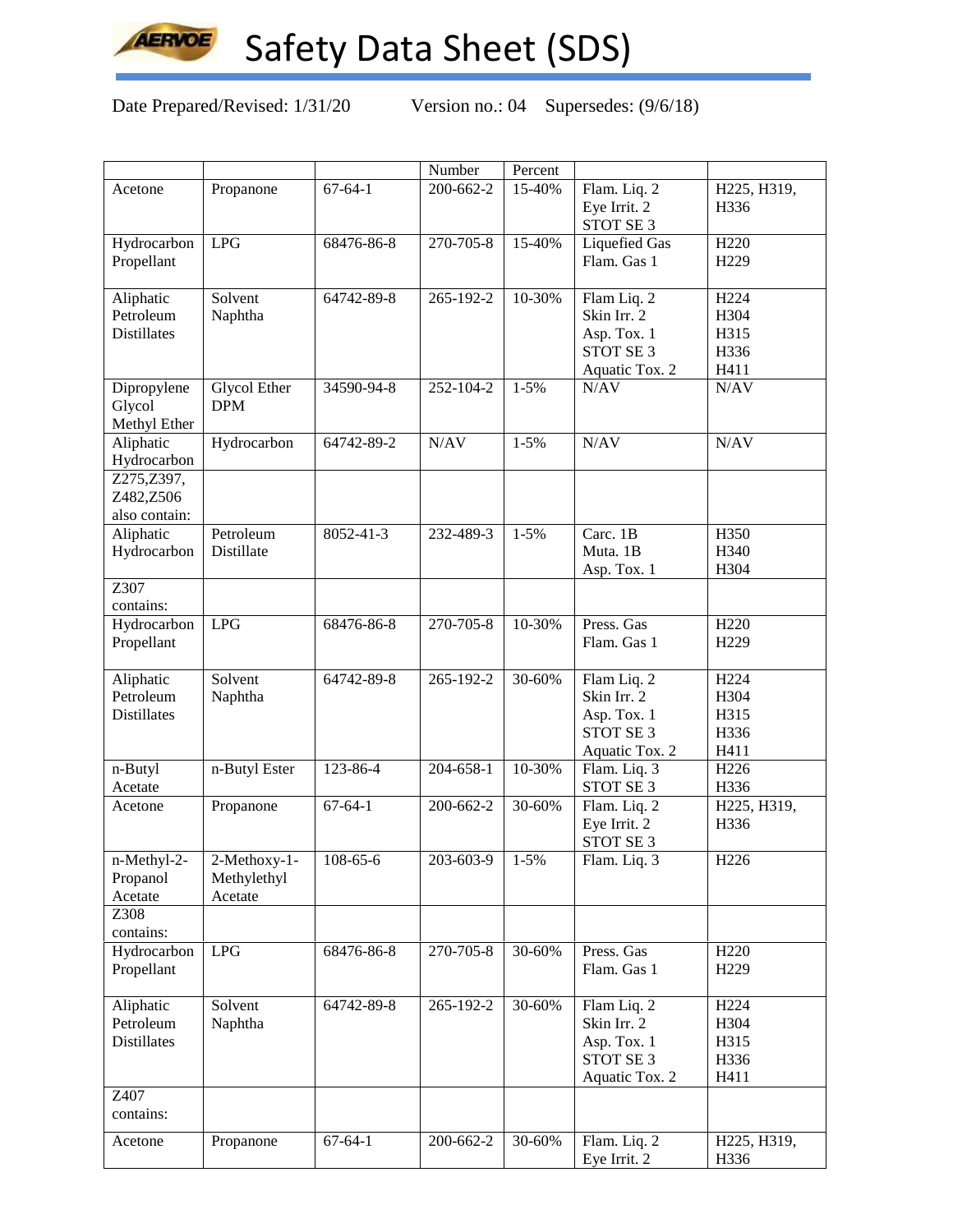

Date Prepared/Revised: 1/31/20 Version no.: 04 Supersedes: (9/6/18)

|                           |               |            |           |        | STOT SE 3                            |                                      |
|---------------------------|---------------|------------|-----------|--------|--------------------------------------|--------------------------------------|
| Hydrocarbon<br>Propellant | <b>LPG</b>    | 68476-86-8 | 270-705-8 | 10-30% | Press. Gas<br>Flam. Gas 1            | H <sub>220</sub><br>H <sub>229</sub> |
| n-Butyl<br>Acetate        | n-Butyl Ester | 123-86-4   | 204-658-1 | 10-30% | Flam. Liq. 3<br>STOT SE <sub>3</sub> | H <sub>226</sub><br>H336             |

## **Other Product Information**

Chemical Identity: Mixture

## **4.) First Aid Measures**

| <b>General Advice:</b>         | If symptoms persist, always call a doctor.                                                                                                     |
|--------------------------------|------------------------------------------------------------------------------------------------------------------------------------------------|
| <b>Inhalation First Aid:</b>   | Remove victim to fresh air and provide oxygen if breathing is                                                                                  |
|                                | difficult. If not breathing, give artificial respiration, preferably                                                                           |
|                                | mouth to mouth. Get medical attention immediately.                                                                                             |
| <b>Skin Contact First Aid:</b> | Wash with soap and water. Remove contaminated clothing and                                                                                     |
|                                | shoes. Get medical attention immediately. Wash clothing before                                                                                 |
|                                | reuse.                                                                                                                                         |
| <b>Eye Contact First Aid:</b>  | If contact with eyes, immediately flush eyes with plenty of water                                                                              |
|                                | for at least 15 minutes, while holding eyelids open. Get medical                                                                               |
|                                | attention immediately.                                                                                                                         |
| <b>Ingestion First Aid:</b>    | If swallowed, wash out mouth with water provided the person is                                                                                 |
|                                | conscious. Do not induce vomiting. Never give anything by mouth                                                                                |
|                                | to an unconscious person. Get medical attention immediately.                                                                                   |
| <b>Most Important</b>          |                                                                                                                                                |
| <b>Symptoms/Effects:</b>       | Exposure may cause slight irritation to the skin, eyes, and respiratory tract.<br>Excessive exposure may cause central nervous system effects. |

## **5. Fire Fighting Measures**

| <b>Flammable Properties:</b>      | Aerosol                                                                                              |
|-----------------------------------|------------------------------------------------------------------------------------------------------|
| <b>Auto Ignition Temperature:</b> | Not Available                                                                                        |
| Suitable extinguishing media:     | Carbon dioxide, dry chemical, water spray.                                                           |
| Unsuitable extinguishing media:   | None known                                                                                           |
| Special hazards arising from the  |                                                                                                      |
| substance or mixture:             | None known                                                                                           |
| Hazardous combustion products:    | Carbon dioxide, Carbon monoxide                                                                      |
| Fire & Explosion Hazards:         | Closed Containers may rupture due to the buildup of pressure                                         |
|                                   | from extreme temperatures.                                                                           |
|                                   | Precautions for fire-fighters: Use water spray to cool containers exposed to heat or fire to prevent |
|                                   | pressure build up. In the event of a fire, wear full protective clothing and                         |
|                                   | NIOSH- approved self-contained breathing apparatus with full face piece                              |
|                                   | operated in the pressure demand or other positive pressure mode.                                     |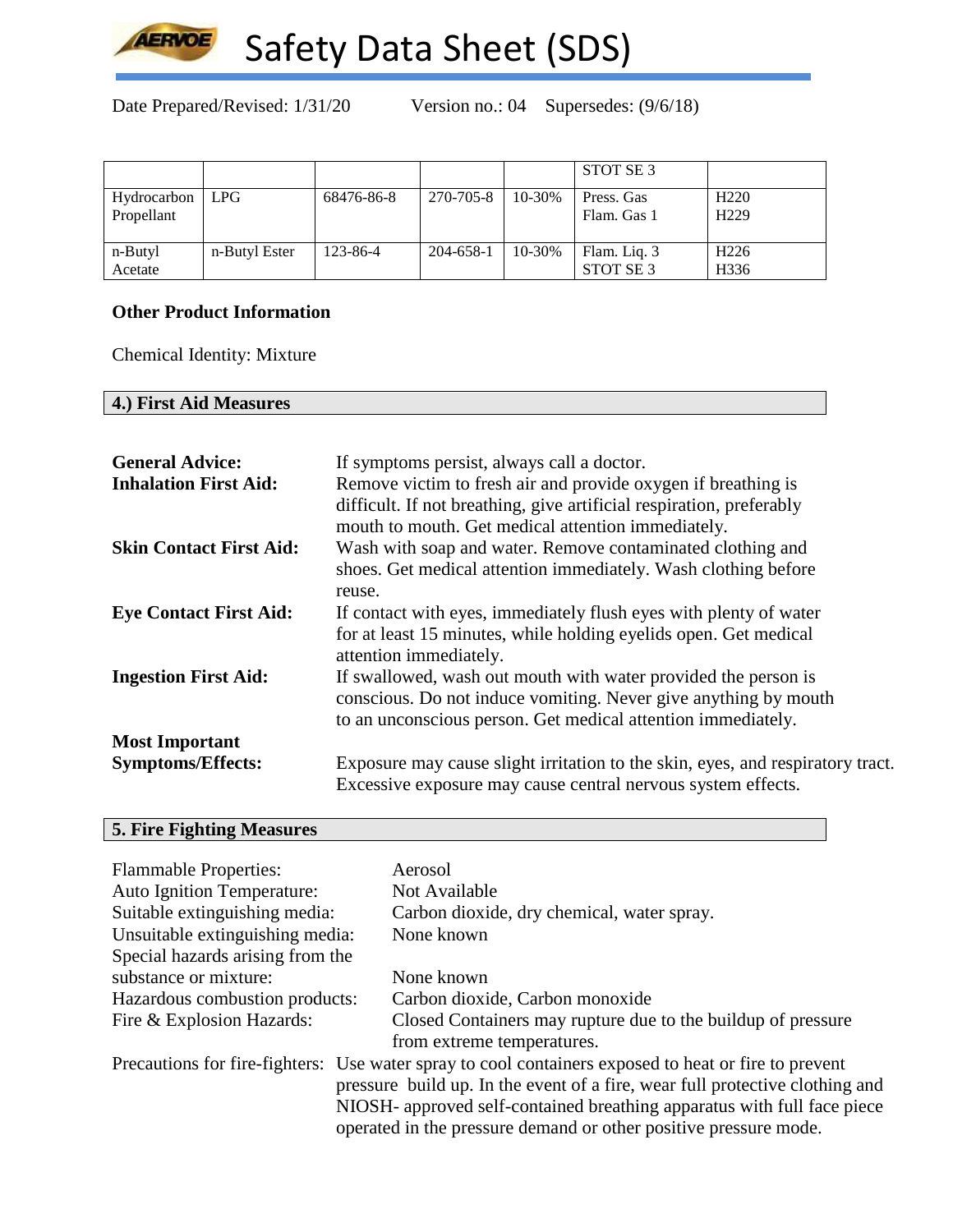Date Prepared/Revised:  $1/31/20$  Version no.: 04 Supersedes: (9/6/18)

#### **6. Accidental Release Measures**

#### **PERSONAL PRECAUTIONARY MEASURES:**

- 1) Follow personal protective equipment recommendations found in section 8.
- 2) Maintain adequate ventilation.

### **SPILL CLEAN-UP PROCEDURES:**

- 1.) Evacuate unprotected personnel from the area.
- 2.) Remove sources of ignition if safe to do so.
- 3.) Pickup spilled materials using non-sparking tools and place in an appropriate container for disposal.
- 4.) Contain spill to prevent material from entering sewage or ground water systems.
- 5.) Always dispose of waste materials in accordance with all EU, National and Local Regulations.

#### **7. Handling and Storage**

#### **Handling**:

Flammable Aerosol, use in a well ventilated area.

Do not use near sources of ignition.

Do not to eat, drink and smoke while working with this material.

Wash hands after use.

#### **Conditions for safe storage, including any incompatibilities:**

Store out of direct sunlight.

Storage Temperature:  $32^{\circ}$  to  $120^{\circ}$ F (0° to 49°C). No known incompatibilities.

#### **8. Exposure Controls / Personal Protection**

#### **Appropriate engineering controls:**

Ensure adequate ventilation. A system of local and/or general exhaust is recommended to keep employee exposures below the Airborne Exposure Limits.

Keep away from sources of ignition.

Take precautionary measures against static discharge.

#### **Personal Protection:**

Eye & face protection devices such as safety glasses, safety goggles or face shield are recommended.

#### **Skin protection**

Wear the appropriate protective clothing, including boots, gloves, lab coat, apron or coveralls, as appropriate, to prevent skin contact.

#### **Respiratory protection:**

Use only in an adequately ventilated area. For unknown vapor concentrations use a positive-pressure, pressure-demand, self-contained breathing apparatus (SCBA).

| <b>Hazardous Ingredient</b> | <b>CAS Number</b> | <b>ACGIH TLV</b> | <b>ACGIH TLV</b> | <b>OSHA</b> | <b>OSHA PEL</b> |
|-----------------------------|-------------------|------------------|------------------|-------------|-----------------|
|                             |                   | TWA.             | <b>(STEL)</b>    | <b>PEL</b>  | (STEL)          |
|                             |                   |                  |                  | TWA.        |                 |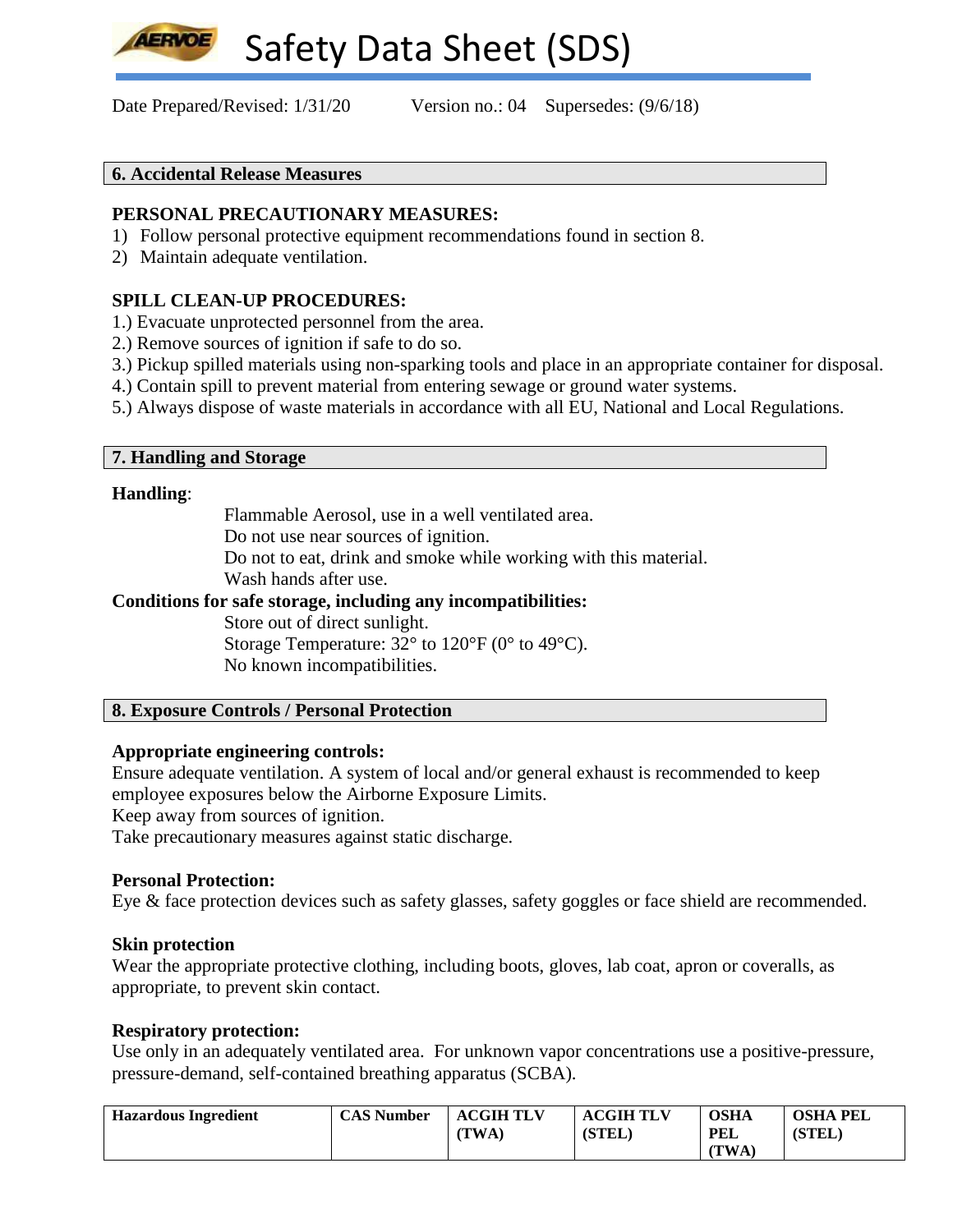

Date Prepared/Revised: 1/31/20 Version no.: 04 Supersedes: (9/6/18)

| Acetone                         | $67-64-1$  | 250PPM | 500PPM | 1000PPM   | N/A |
|---------------------------------|------------|--------|--------|-----------|-----|
| <b>Hydrocarbon Propellant</b>   | 68476-86-8 | N/A    | N/A    | N/A       | N/A |
| Aliphatic Petroleum Distillates | 64742-89-8 | N/A    | N/A    | N/A       | N/A |
| n-Butyl Acetate                 | 123-86-4   | 50PPM  | 150PPM | $150$ ppm | N/A |
| Aliphatic Hydrocarbon           | 8052-41-3  | 100PPM | N/A    | 500PPM    | N/A |
| Dipropylene Glycol Methyl Ether | 34590-94-8 | 100PPM | 150PPM | 100PPM    | N/A |
| n-Methyl-2-Propanol Acetate     | 108-65-6   | 250PPM | 500PPM | 1000PPM   | N/A |

#### **\*Values are based on the 2014 Guide to Occupational Exposure Values by ACGIH**

#### **9. Information on Basic Physical and Chemical Properties**

| Appearance: Color varies by product   | Odor: Ketone Odor                     |
|---------------------------------------|---------------------------------------|
| Odor Threshold: N/AV                  | pH: Not Applicable (solvent Base)     |
| Melting Point: N/AV                   | Freezing Point: N/AV                  |
| Initial Boiling Point: N/AV           | <b>Boiling Point Range: N/AV</b>      |
| Flash Point: < $0^{\circ}$ F (-18° C) | Evaporation Rate: Faster than n-Butyl |
|                                       | Acetate                               |
| Flammability Solid/Gas: Flammable gas | LEL: 0.7% UEL: 15%                    |
| Vapor Pressure: N/AV                  | Vapor Density: Heavier Than Air       |
| <b>Relative Density: N/AV</b>         | Solubility: Negligible                |
| <b>Partition Coefficient:</b>         | Auto-ignition Temperature: N/AV       |
| n-octanol/water: N/AV                 |                                       |
| Decomposition Temperature: N/AV       | Viscosity: N/AV                       |
| <b>Explosive Properties: N/AV</b>     | <b>Oxidizing Properties: N/AV</b>     |

#### **10. Stability & Reactivity**

Possibility of hazardous reactions: Hazardous polymerization will not occur under normal conditions Chemical stability: Stable under normal conditions Conditions to avoid: Heat and ignition sources Incompatible materials: Strong Oxidizing Agents Hazardous decomposition products: Will not occur

#### **11. Toxicological Information**

Reports have associated repeated and prolonged overexposure to solvents with permanent brain and nervous system damage. Repeated overexposure can also damage kidneys, lungs, liver, heart and blood

Routes of exposure: Eyes, skin, ingestion, and/or inhalation

Acute toxicological data: (Acetone) LD50: 5800 mg/kg (Rat-Oral) (Acetone) LC50: 21000 ppm/8 hr (Rat-Inha) Eye irritation data: N/AV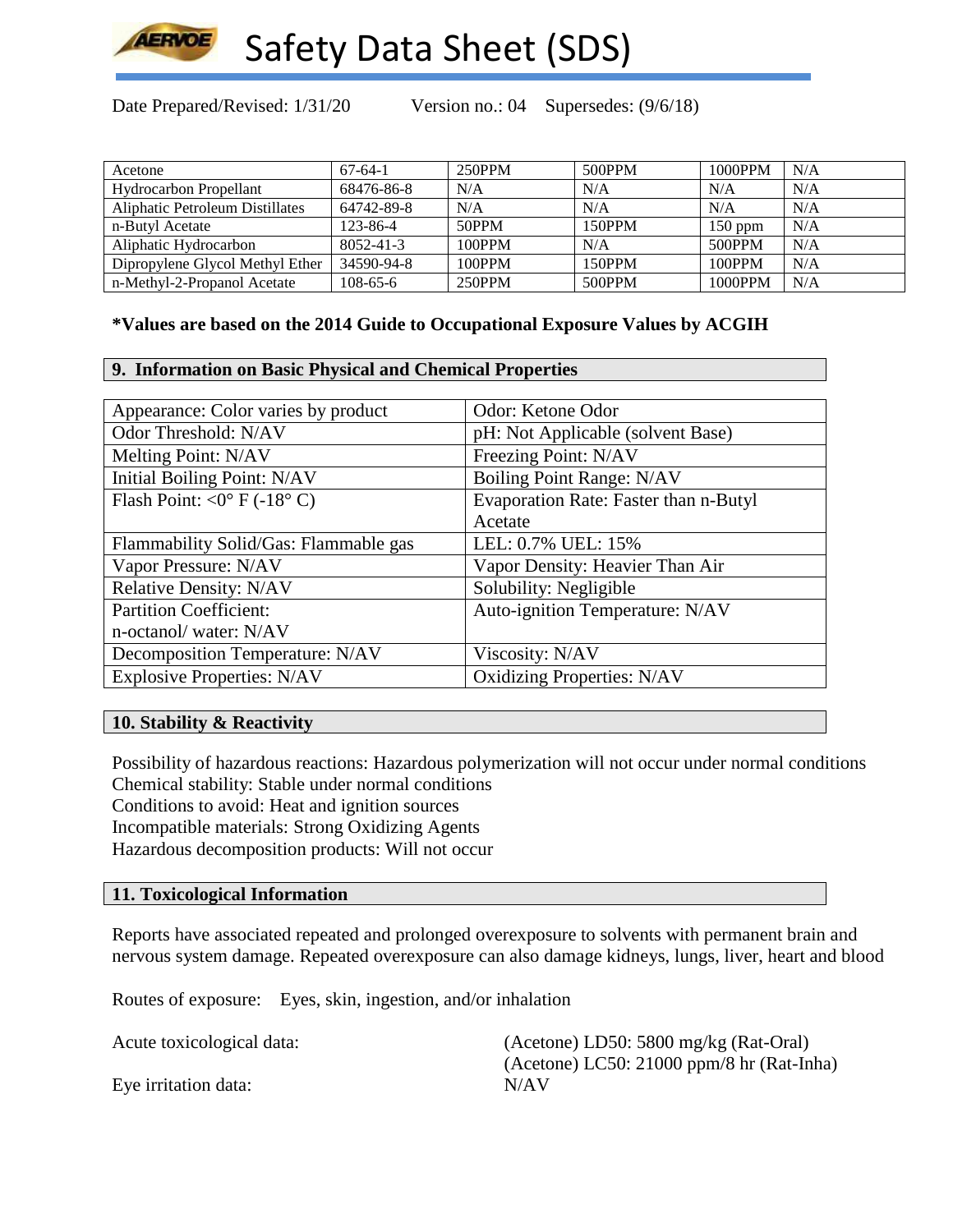Date Prepared/Revised:  $1/31/20$  Version no.: 04 Supersedes: (9/6/18) Skin irritation/sensitization/absorption data: N/AV Reproductive toxicity data: N/AV Mutagenicity data: Muta. 1B Symptoms associated with physical contact: N/AV Acute/chronic effects from short/long term exposure: Irritating to skin. Prolonged/repeated contact may cause defatting of the skin which can lead to dermatitis. Not expected to be a skin sensitizer. Known reportable carcinogens via the following agencies: NTP:  $N/AV$ IARC: N/AV OSHA: TLV-A4

 $*$  Petroleum distillates may contain chemical carcinogens in limited quantities  $( $0.01\%$ )$ . These quantities are determined by the supplier/fraction/purity of the distillate during the manufacturing process. Chemicals that may be present within distillates are listed on California's prop 65 list such as ETHYLBENZENE, BENZENE, and TOLUENE.

#### **12. Ecological Information**

Ecotoxicity: **No Data Available** Persistence and degradability: **No Data Available** Bioaccumulative potential: **No Data Available** Mobility in soil: **No Data Available** Results of PBT and vPvB assessment: **No Data Available** Other adverse effects: **No Data Available**

#### **13. Disposal Considerations**

**Waste Disposal:** Dispose of material in accordance with EU, national and local requirements. For proper disposal of used material, an assessment must be completed to determine the proper and permissible waste management options permitted under applicable rules, regulations and/or laws governing your location.

**Product / Packaging disposal:** Dispose of packaging in accordance with federal, state and local requirements, regulations and/or laws governing your location.

#### **14. Transportation Information**

#### **US DOT**

| UN            | <b>Proper Shipping Name</b> | Hazard         | Packing    | Marine     | Special           |
|---------------|-----------------------------|----------------|------------|------------|-------------------|
| Number        |                             | $\text{Class}$ | Group      | Pollutant  | <b>Provisions</b> |
| <b>UN1950</b> | Aerosols                    | 4. l           | <b>Not</b> | <b>Not</b> | Reference 49      |
|               |                             |                | Applicable | Applicable | CFR 172.101       |